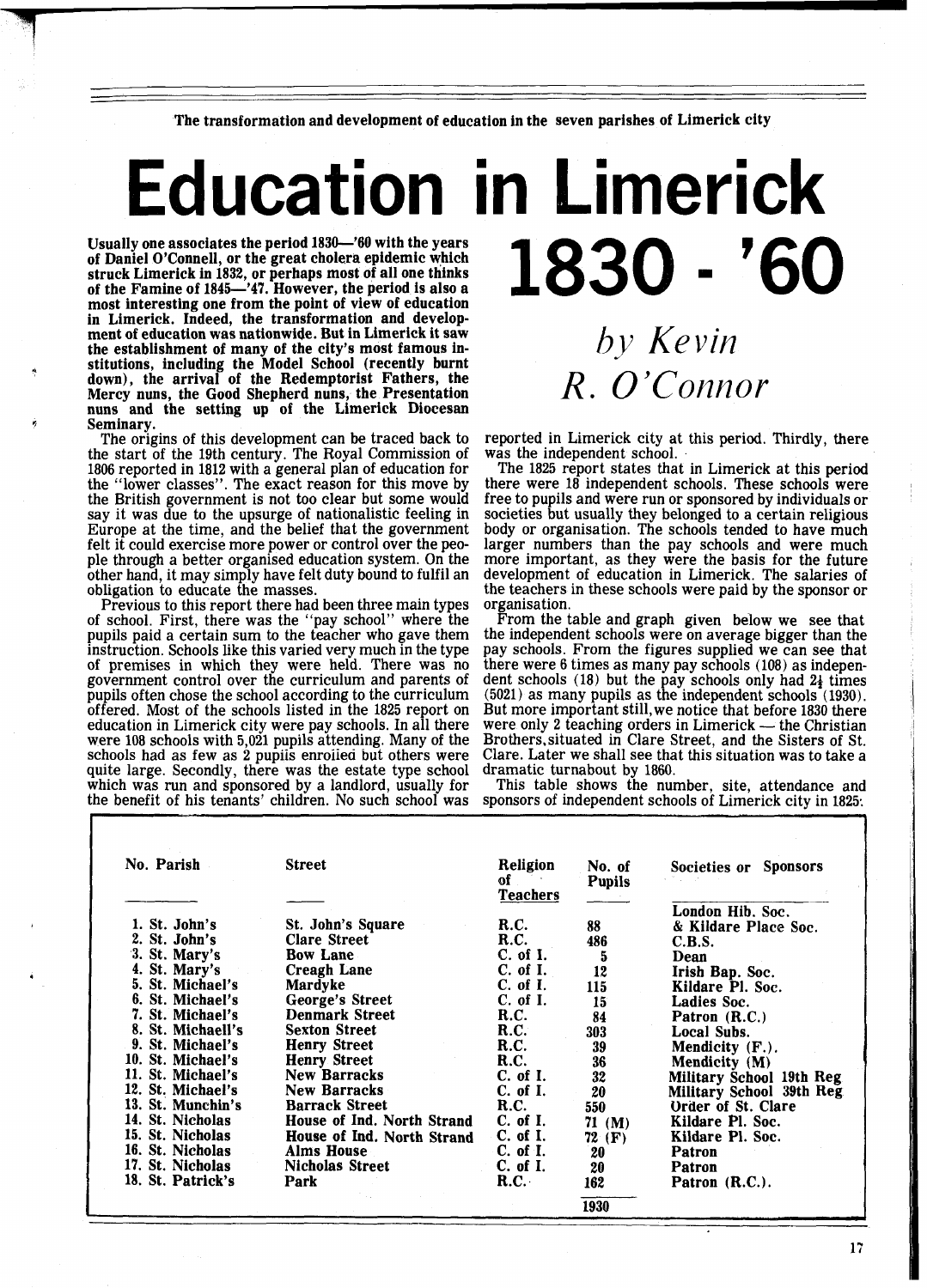The government, however, was very slow to act on the report of 1812. First of all it tried a compromise scheme of subsidising the Kildare Place Society, whose schools were not subject to any direct denominational control. In Limerick at this period we can see that this Society was responsible for the education in the city of 346 pupils in its 4 schools. However, although they were supposed not to be subject to any denominational control, all the pupils attending were Roman Catholics and all their teachers were Church of Ireland. We should also note the fact that many of these schools were not only schools. In the parish of St. Nicholas, for example, where the Society had two schools, a male school (71) and a female school **(72),**  these schools were located in the House of Industry. As far as I can gather these children were orphans and were cared for under the terms of the Poor Law Acts, which the children were put to work but it was presumably felt that the Society would fulfil the obligation to educate the children.

This policy did not work smoothly, however, and there was considerable opposition from influential sources. O'Connell opposed it and he sought separate education for each religion. One bishop, Bishop Doyle of Kildare, contradicted this by saying; "I do not know any measure which would prepare the way for a better feeling in Ireland than uniting the children at an early age'

Finally, in 1831 it was proposed that a Board of Commissioners of National Education be set up in Ireland to administer state aid to school committees, which had to fulfil four basic requirements:

- 1. A fund sufficient to defray the cost of annual repairs to the school house and furniture.
- 2. A permanent salary for the teacher.<br>3. A sum sufficient to purchase books an
- 3. A sum sufficient to purchase books and stationary at half price.
- 4. If necessary 1/3 of the cost of a new school building



would be provided if the building was vested in the commissioners.

In order to carry out its regulations the board appointed inspectors.

As expected the main source of opposition to these proposals came from the Established Church the main reason being was it felt that its control was imperilled. It did not mind the idea of mixed education, as long as it did not mean mixed control. Anglican preference for denominationalism was shown by the founding of the Church Education Society in 1839. Despite appeals by Sir John Beresford to Sir Robert Peel, he failed to produce



**The old St. John's Convent Scnool.**